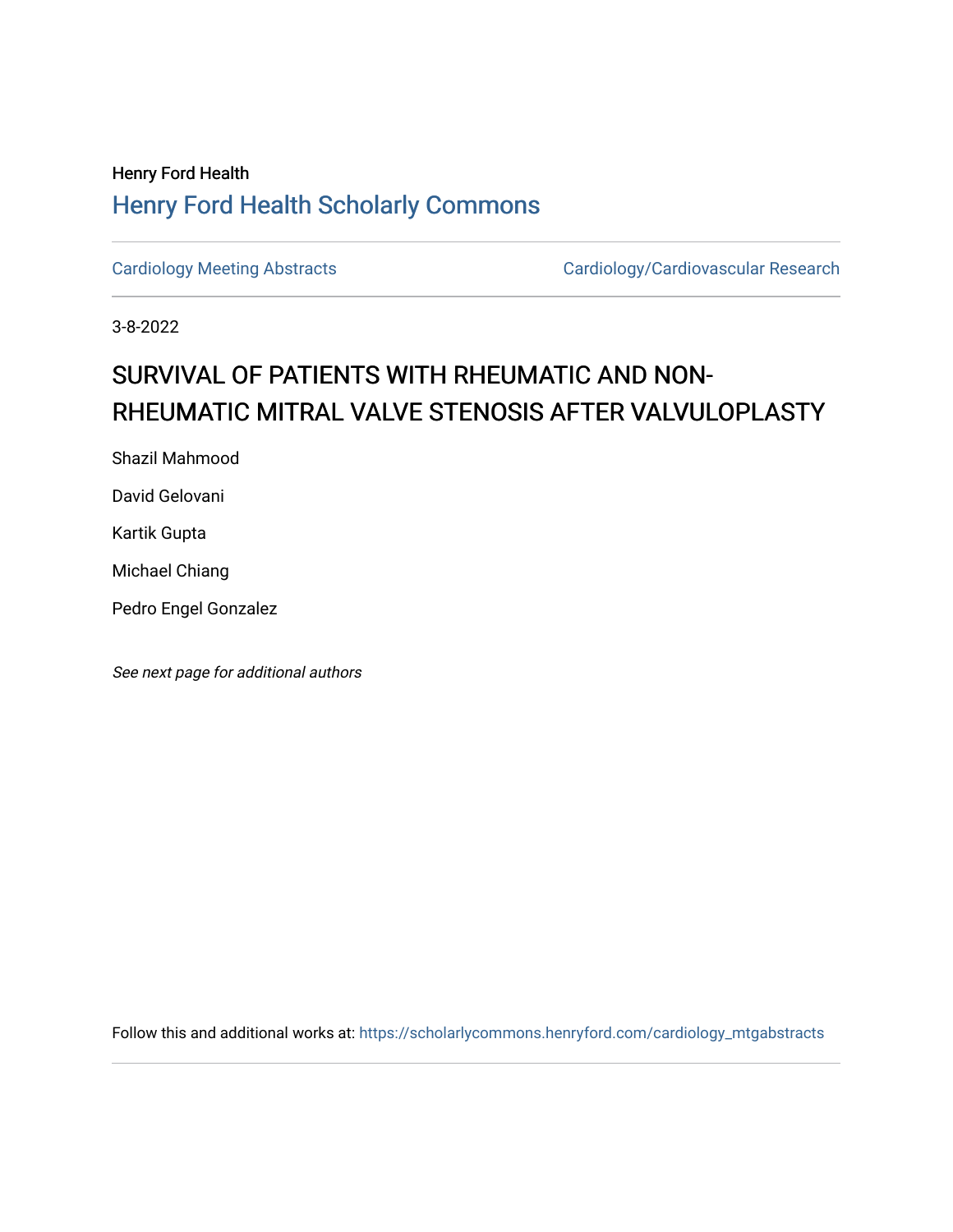## Authors

Shazil Mahmood, David Gelovani, Kartik Gupta, Michael Chiang, Pedro Engel Gonzalez, Tiberio Frisoli, Pedro A. Villablanca, James C. Lee, Dee Dee Wang, Janet F. Wyman, Brian P. O'Neill, William O'Neill, and Marvin H. Eng